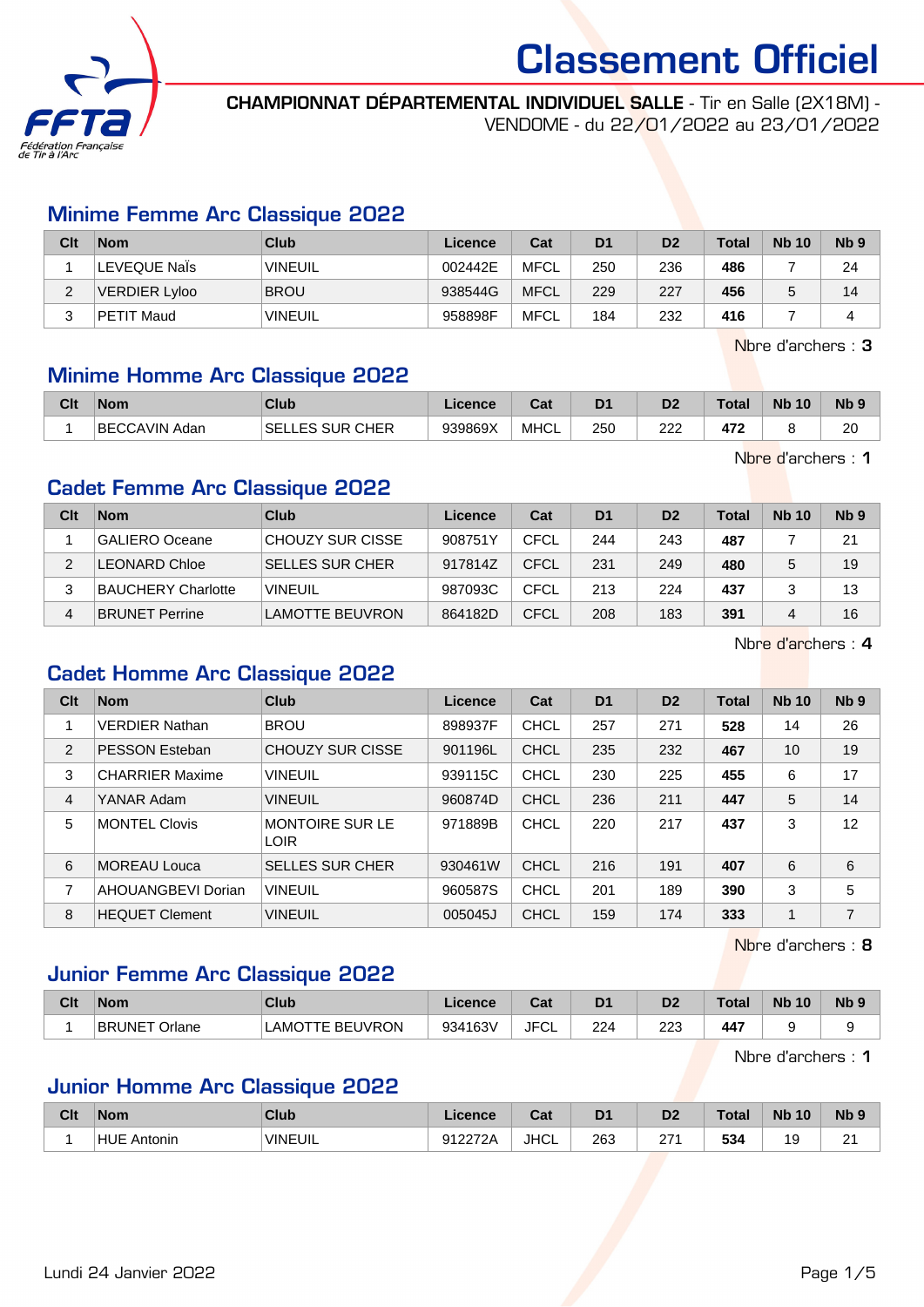

CHAMPIONNAT DÉPARTEMENTAL INDIVIDUEL SALLE - Tir en Salle (2X18M) - VENDOME - du 22/01/2022 au 23/01/2022

#### Junior Homme Arc Classique 2022 (Suite)

| Clt | <b>Nom</b>          | Club                    | Licence | <b>Tat</b><br>saı | D <sub>1</sub> | n <sub>o</sub> | Total | <b>N<sub>b</sub></b><br>10 | N <sub>b</sub> <sub>9</sub> |
|-----|---------------------|-------------------------|---------|-------------------|----------------|----------------|-------|----------------------------|-----------------------------|
|     | 'GALIERO<br>Antonin | <b>CHOUZY SUR CISSE</b> | 861371Y | <b>JHCL</b>       | 228            | 264            | 492   |                            | 24                          |

Nbre d'archers : 2

### Senior 1 Femme Arc Classique 2022

| Clt | <b>Nom</b>           | Club                   | Licence | Cat                | D <sub>1</sub> | D <sub>2</sub> | Total | <b>Nb 10</b> | Nb <sub>9</sub> |
|-----|----------------------|------------------------|---------|--------------------|----------------|----------------|-------|--------------|-----------------|
|     | METIVIER Caroline    | <b>VINEUIL</b>         | 723027Z | S <sub>1</sub> FCL | 257            | 259            | 516   | 12           | 24              |
| ົ   | POULARD Maelle       | <b>LAMOTTE BEUVRON</b> | 661407W | S <sub>1</sub> FCL | 260            | 251            | 511   | 10           | 25              |
| ◠   | <b>FIRION Audrey</b> | <b>VINEUIL</b>         | 033026Y | S <sub>1</sub> FCL | 204            | 190            | 394   |              |                 |

Nbre d'archers : 3

## Senior 1 Homme Arc Classique 2022

| Clt | <b>Nom</b>                 | Club                    | Licence | Cat                | D <sub>1</sub> | D <sub>2</sub> | Total | <b>Nb 10</b> | Nb <sub>9</sub> |
|-----|----------------------------|-------------------------|---------|--------------------|----------------|----------------|-------|--------------|-----------------|
|     | <b>JURION Mathieu</b>      | <b>VENDOME</b>          | 994898L | S <sub>1</sub> HCL | 227            | 244            | 471   | 6            | 17              |
| 2   | <b>MONTEILLIET Ludovic</b> | LAMOTTE BEUVRON         | 031531Y | S <sub>1</sub> HCL | 239            | 223            | 462   | 9            | 10              |
| 3   | <b>SIMONIN Katin</b>       | BLOIS A.D.A.            | 788881E | S <sub>1</sub> HCL | 180            | 178            | 358   | 4            | 5               |
| 4   | <b>BARBIER Benoit</b>      | <b>VINEUIL</b>          | 033276V | S <sub>1</sub> HCL | 181            | 167            | 348   | 3            | 4               |
| 5   | <b>BEAUFILS Kevin</b>      | <b>CHOUZY SUR CISSE</b> | 991644Z | S <sub>1</sub> HCL | 102            | 128            | 230   | 3            | 9               |

Nbre d'archers : 5

# Senior 2 Femme Arc Classique 2022

| Clt | <b>Nom</b>                | Club                   | Licence | Cat                | D <sub>1</sub> | D <sub>2</sub> | <b>Total</b> | <b>Nb 10</b> | Nb <sub>9</sub> |
|-----|---------------------------|------------------------|---------|--------------------|----------------|----------------|--------------|--------------|-----------------|
|     | NIKITINA Irina            | <b>VINEUIL</b>         | 963240A | S <sub>2</sub> FCL | 249            | 247            | 496          | 12           | 18              |
| 2   | <b>DEBEAUCHE Delphine</b> | <b>BONDY AS</b>        | 931775Z | S <sub>2</sub> FCL | 247            | 223            | 470          | 9            | 14              |
| 3   | <b>HAMON Cindy</b>        | <b>ROMORANTIN</b>      | 760989M | S <sub>2</sub> FCL | 231            | 233            | 464          | 11           | 12              |
| 4   | <b>PARENT Corinne</b>     | <b>SELLES SUR CHER</b> | 424726J | S <sub>2</sub> FCL | 235            | 225            | 460          | 8            | 16              |
| 5   | <b>BRUNET Virginie</b>    | LAMOTTE BEUVRON        | 882871T | S <sub>2</sub> FCL | 222            | 226            | 448          |              | 13              |

Nbre d'archers : 5

#### Senior 2 Homme Arc Classique 2022

| Clt | <b>Nom</b>               | Club                   | Licence | Cat                | D <sub>1</sub> | D <sub>2</sub> | Total | <b>Nb 10</b> | Nb <sub>9</sub> |
|-----|--------------------------|------------------------|---------|--------------------|----------------|----------------|-------|--------------|-----------------|
|     | <b>LARCHET Freddy</b>    | <b>SELLES SUR CHER</b> | 803038T | S <sub>2</sub> HCL | 268            | 270            | 538   | 19           | 26              |
| 2   | <b>CARROIS Laurent</b>   | BLOIS A.D.A.           | 662166W | S <sub>2</sub> HCL | 257            | 251            | 508   | 17           | 18              |
| 3   | E LAIS Frederic          | CHOUZY SUR CISSE       | 925725Y | S <sub>2</sub> HCL | 245            | 235            | 480   | 5            | 16              |
| 4   | <b>MELSCOET Philippe</b> | <b>VINEUIL</b>         | 917155H | S <sub>2</sub> HCL | 238            | 231            | 469   | 13           | 18              |
| 5   | <b>OLLIVIER Thierry</b>  | BLOIS A.D.A.           | 947573W | S <sub>2</sub> HCL | 216            | 228            | 444   | 9            | 14              |
| 6   | <b>VALENTE Carlos</b>    | <b>SELLES SUR CHER</b> | 791346J | S <sub>2</sub> HCL | 208            | 230            | 438   |              | 10              |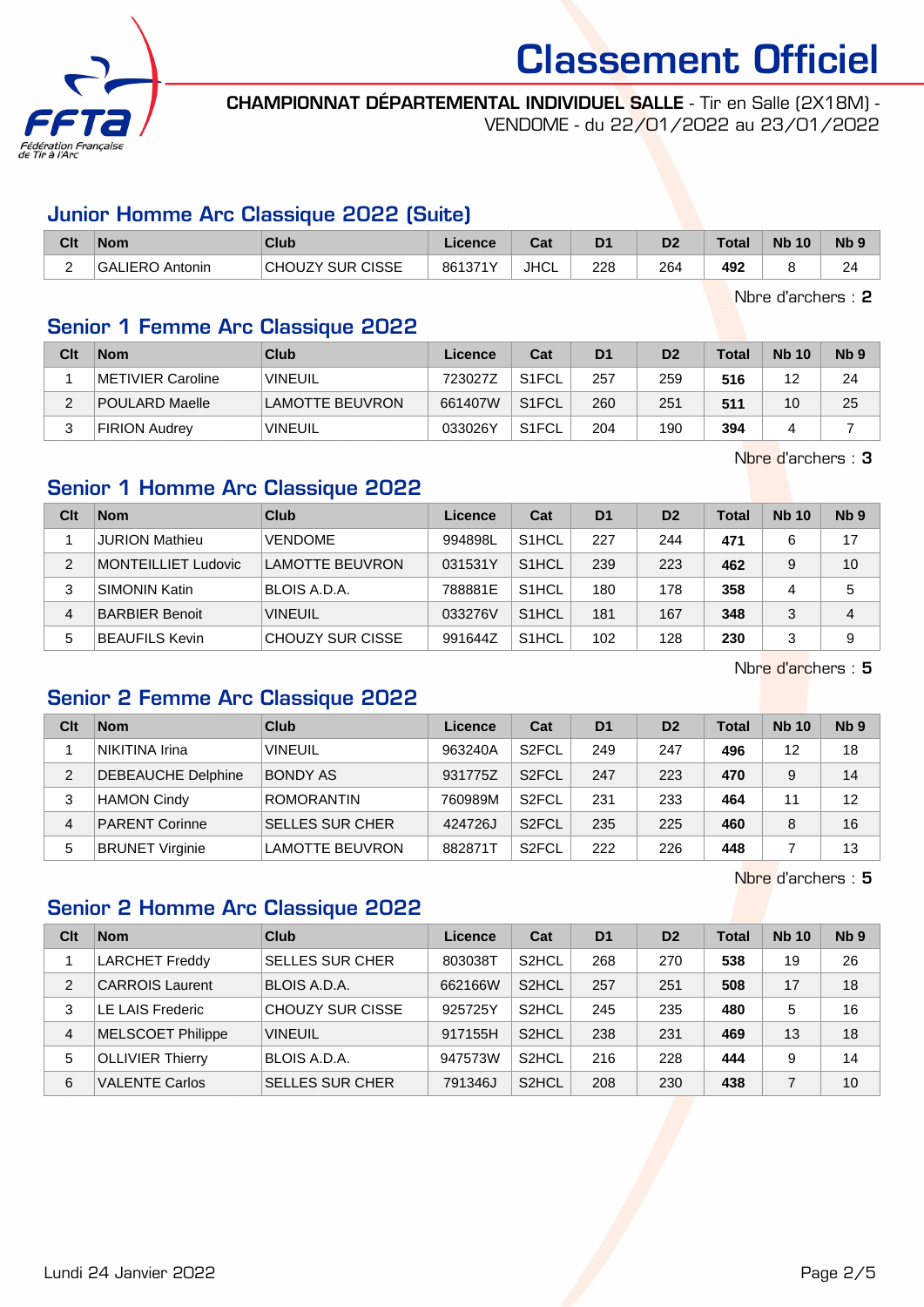

CHAMPIONNAT DÉPARTEMENTAL INDIVIDUEL SALLE - Tir en Salle (2X18M) - VENDOME - du 22/01/2022 au 23/01/2022

### Senior 2 Homme Arc Classique 2022 (Suite)

| Clt | <b>Nom</b>           | Club                    | <b>Licence</b> | Cat   | D <sub>1</sub> | D <sub>2</sub>  | <b>Total</b> | <b>Nb 10</b> | N <sub>b</sub> <sub>9</sub> |
|-----|----------------------|-------------------------|----------------|-------|----------------|-----------------|--------------|--------------|-----------------------------|
|     | <b>PETRE Nicolas</b> | MONTOIRE SUR LE<br>LOIR | 845847Z        | S2HCL | 187            | 244<br><u>L</u> | 398          |              |                             |

Nbre d'archers : 7

## Senior 3 Femme Arc Classique 2022

| Clt | <b>Nom</b>       | Club             | Licence | Cat   | D <sub>1</sub> | D <sub>2</sub> | $\tau$ otal | <b>Nb 10</b> | N <sub>b</sub> 9 |
|-----|------------------|------------------|---------|-------|----------------|----------------|-------------|--------------|------------------|
|     | CORRET Elisabeth | LAMOTTE BEUVRON  | 883338A | S3FCL | 252            | 247            | 499         | ╺            | 26               |
|     | LE DRIAN Helene  | CHOUZY SUR CISSE | 984763V | S3FCL | 207            | 233            | 440         |              | 14               |

Nbre d'archers : 2

# Senior 3 Homme Arc Classique 2022

| Clt            | <b>Nom</b>                | Club                   | Licence | Cat   | D <sub>1</sub> | D <sub>2</sub> | <b>Total</b> | <b>Nb 10</b> | N <sub>b</sub> <sub>9</sub> |
|----------------|---------------------------|------------------------|---------|-------|----------------|----------------|--------------|--------------|-----------------------------|
|                | <b>GOUINEAU Jacques</b>   | <b>CONTRES AC</b>      | 275498E | S3HCL | 253            | 237            | 490          | 12           | 12                          |
| $\overline{2}$ | <b>GALLENE Alain</b>      | <b>VINEUIL</b>         | 596922D | S3HCL | 251            | 232            | 483          | 8            | 17                          |
| 3              | <b>THEREZE Serge</b>      | <b>ROMORANTIN</b>      | 864031P | S3HCL | 252            | 226            | 478          | 10           | 11                          |
| 4              | <b>POULARD Eric</b>       | <b>LAMOTTE BEUVRON</b> | 664713P | S3HCL | 232            | 219            | 451          | 6            | 12                          |
| 5              | <b>ALLOPPE Bruno</b>      | BLOIS A.D.A.           | 331225C | S3HCL | 220            | 230            | 450          | 5            | 12                          |
| 6              | <b>BAGRIN Daniel</b>      | BLOIS A.D.A.           | 840981K | S3HCL | 196            | 237            | 433          | 7            | 8                           |
| 7              | <b>CELERIN Jeanclaude</b> | <b>VENDOME</b>         | 758624S | S3HCL | 176            | 175            | 351          | 1            | 5                           |
| 8              | <b>MINERBE Herve</b>      | <b>VENDOME</b>         | 774908S | S3HCL | 139            | 173            | 312          | 10           | 9                           |

Nbre d'archers : 8

#### Senior 1 Homme Arc a Poulies 2022

| Clt | <b>Nom</b>       | Club           | ∟icence | Cat                | D <sub>1</sub> | D2  | <b>Total</b> | <b>Nb 10</b> | N <sub>b</sub> <sub>9</sub> |
|-----|------------------|----------------|---------|--------------------|----------------|-----|--------------|--------------|-----------------------------|
|     | ROCCHIA Stephane | <b>VINEUIL</b> | 782543R | S <sub>1</sub> HCO | 283            | 286 | 569          | 29           | 31                          |
|     | LAURENCEAU Kevin | VINEUIL        | 814626N | S <sub>1</sub> HCO | 281            | 279 | 560          | 21           | 38                          |

Nbre d'archers : 2

#### Senior 2 Femme Arc à Poulies 2022

| Clt | <b>Nom</b>             | Club              | Licence | Cat                | D <sub>1</sub> | D2  | <b>Total</b> | <b>Nb 10</b> | N <sub>b</sub> 9 |
|-----|------------------------|-------------------|---------|--------------------|----------------|-----|--------------|--------------|------------------|
|     | <b>LEROUX Nathalie</b> | <b>SAUMUR</b>     | 836416Y | S <sub>2</sub> FCO | 277            | 275 | 552          |              | 38               |
|     | ∣BEZAULT Celine        | <b>CONTRES AC</b> | 266889X | S <sub>2</sub> FCO | 250            | 266 | 516          | 10           | 41               |

Nbre d'archers : 2

### Senior 2 Homme Arc à Poulies 2022

| Clt | <b>Nom</b>       | Club         | Licence | $R_{\alpha}$<br>⊌a⊧ | D <sub>1</sub> | D <sub>2</sub> | Total | <b>N<sub>b</sub></b><br>10 | N <sub>b</sub> <sub>9</sub> |
|-----|------------------|--------------|---------|---------------------|----------------|----------------|-------|----------------------------|-----------------------------|
|     | DEGEST Christian | <b>DROUE</b> | 816658X | S <sub>2</sub> HCO  | 286            | 282            | 568   | 28                         | n <sub>n</sub><br>ےں        |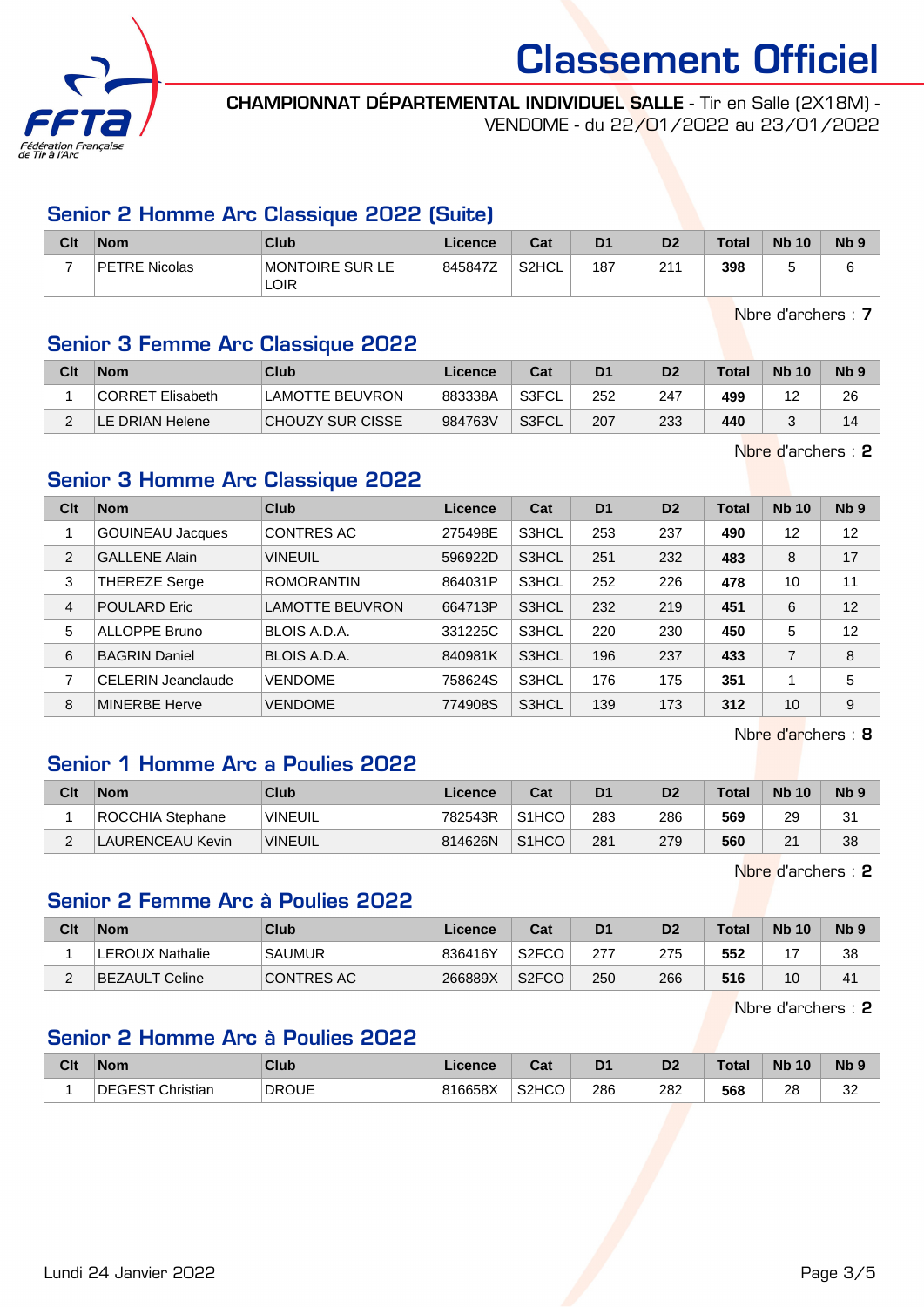

CHAMPIONNAT DÉPARTEMENTAL INDIVIDUEL SALLE - Tir en Salle (2X18M) - VENDOME - du 22/01/2022 au 23/01/2022

#### Senior 2 Homme Arc à Poulies 2022 (Suite)

| Clt | <b>Nom</b>           | Club                                | Licence | Cat                            | D <sub>1</sub> | D <sub>2</sub> | <b>Total</b> | <b>Nb 10</b> | Nb <sub>9</sub> |
|-----|----------------------|-------------------------------------|---------|--------------------------------|----------------|----------------|--------------|--------------|-----------------|
| ົ   | <b>GALLOT Yves</b>   | <b>CHAMBRAY LES</b><br><b>TOURS</b> | 697710F | S <sub>2</sub> HCO             | 283            | 277            | 560          | 23           | 34              |
| 3   | <b>LEROUX Guy</b>    | <b>SAUMUR</b>                       | 836419B | S <sub>2</sub> HCO             | 277            | 281            | 558          | 18           | 42              |
| 4   | <b>BRUNET Fabien</b> | <b>LAMOTTE BEUVRON</b>              | 882870S | S <sub>2</sub> H <sub>CO</sub> | 276            | 276            | 552          | 18           | 36              |

Nbre d'archers : 4

## Senior 3 Femme Arc à Poulies 2022

| Clt | <b>Nom</b>                        | <b>Club</b>    | Licence | Cat   | D <sub>1</sub> | D <sub>2</sub> | <b>Total</b> | <b>Nb 10</b> | Nb <sub>9</sub> |
|-----|-----------------------------------|----------------|---------|-------|----------------|----------------|--------------|--------------|-----------------|
|     | <b>FOUET-GALLENE</b><br>Francoise | <b>VINEUIL</b> | 619792M | S3FCO | 261            | 264            | 525          | 14           | 27              |
| ົ   | GOUINEAU-COLLE<br>Patricia        | CONTRES AC     | 394084C | S3FCO | 264            | 255            | 519          |              | 37              |

Nbre d'archers : 2

#### Senior 3 Homme Arc à Poulies 2022

| Clt | <b>Nom</b>              | Club            | Licence | Cat   | D <sub>1</sub> | D <sub>2</sub> | <b>Total</b> | <b>Nb 10</b> | N <sub>b</sub> <sub>9</sub> |
|-----|-------------------------|-----------------|---------|-------|----------------|----------------|--------------|--------------|-----------------------------|
|     | <b>GASSOT Jean Yves</b> | <b>BOULOIRE</b> | 340503M | S3HCO | 278            | 269            | 547          | 15           | 39                          |
|     | <b>LACH Philippe</b>    | <b>VINEUIL</b>  | 596914V | S3HCO | 274            | 270            | 544          | 13           | 41                          |
| ົ   | <b>RENOU Joel</b>       | <b>DROUE</b>    | 671215G | S3HCO | 262            | 268            | 530          | 10           | 34                          |

Nbre d'archers : 3

#### Adultes Femme Bare Bow 2022

| Clt            | <b>Nom</b>                 | Club                           | Licence | Cat                | D <sub>1</sub> | D <sub>2</sub> | <b>Total</b> | <b>Nb 10</b> | N <sub>b</sub> <sub>9</sub> |
|----------------|----------------------------|--------------------------------|---------|--------------------|----------------|----------------|--------------|--------------|-----------------------------|
|                | <b>PORTE Chantal</b>       | <b>GRAMAT</b>                  | 655078S | S3FBB              | 210            | 207            | 417          | 9            | 9                           |
| $\mathfrak{p}$ | <b>SIMONIN Claire</b>      | BLOIS A.D.A.                   | 805473P | S <sub>2</sub> FBB | 203            | 194            | 397          | 4            | 16                          |
| 3              | PATARD-LHERMITTE<br>NadEge | MONTOIRE SUR LE<br>LOIR        | 931238R | S1FBB              | 123            | 117            | 240          |              | 3                           |
| 4              | <b>VASSEUR Annick</b>      | <b>MONTOIRE SUR LE</b><br>LOIR | 726789N | S <sub>2</sub> FBB | 107            | 122            | 229          | 3            | 3                           |

Nbre d'archers : 4

### Adultes Homme Bare Bow 2022

| Clt | <b>Nom</b>        | Club                           | Licence | Cat                             | D <sub>1</sub> | D <sub>2</sub> | Total | <b>Nb 10</b> | N <sub>b</sub> <sub>9</sub> |
|-----|-------------------|--------------------------------|---------|---------------------------------|----------------|----------------|-------|--------------|-----------------------------|
|     | BARANOWSKI Benoit | MONTOIRE SUR LE<br>LOIR        | 824639X | S <sub>2</sub> H <sub>BB</sub>  | 147            | 155            | 302   |              | 5                           |
| 2   | HUTINET Marc      | MONTOIRE SUR LE<br><b>LOIR</b> | 412338U | S3HBB                           | 135            | 142            | 277   |              | 9                           |
| 3   | AUTERIOUX Bryan   | BLOIS A.D.A.                   | 758292F | S <sub>1</sub> H <sub>B</sub> B | 89             | 77             | 166   | 10           | 9                           |

Nbre d'archers : 3

# Autres tirs